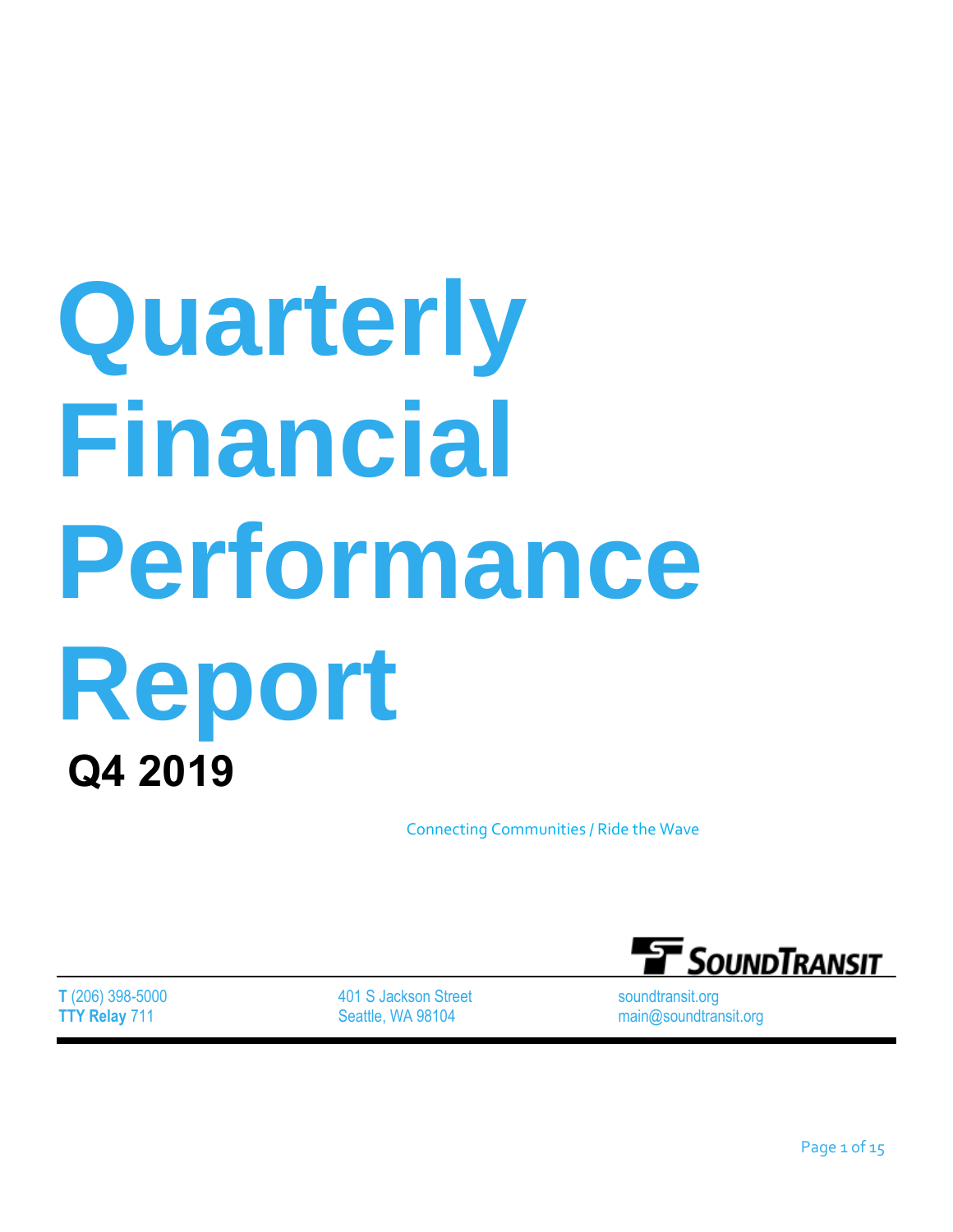# **Contents**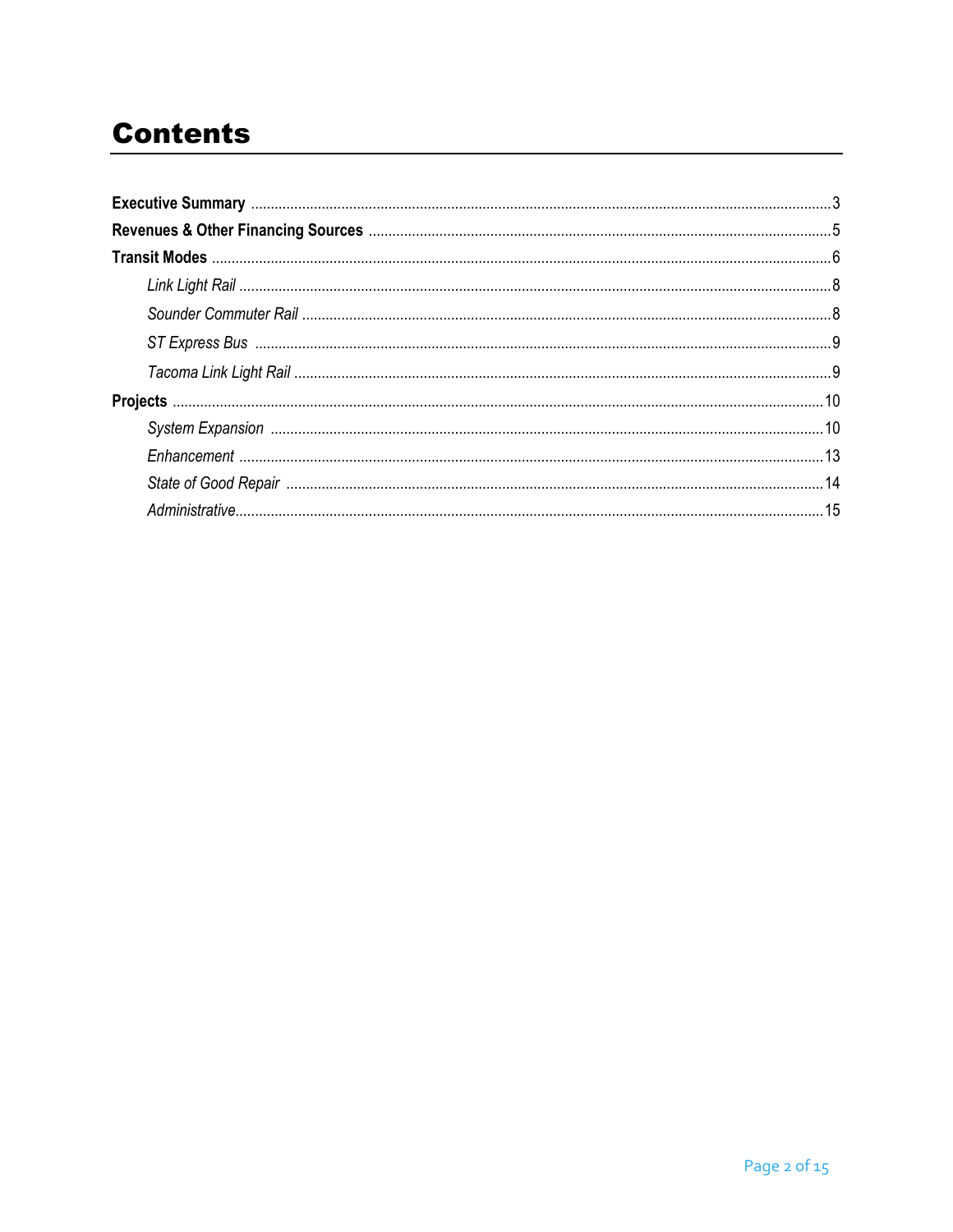## Executive Summary

## 2019 Q4 REVENUES & OTHER FINANCING SOURCES

(in thousands)

|                 | <b>YTD 2019</b> |                         | YTD 2019 YTD Budget % of YTD |               |
|-----------------|-----------------|-------------------------|------------------------------|---------------|
|                 | <b>Budget</b>   | <b>Actuals</b>          | Variance                     | <b>Budget</b> |
| <b>Revenues</b> |                 | \$2,421,983 \$2,516,455 | \$94,472                     | 103.9%        |

- Total revenues & other financing sources of \$2.5B are 3.9% above budget driven by higher tax revenue \$61.4M, local & state contributions \$44.6M, and investment income \$35.4M, offsetting lower than budgeted federal grants (\$43.0M) and passenger fares (\$5.5M).
- Tax revenues of \$1.9B are 3.3% or \$61.4M above budget.

#### 2019 Q4 TRANSIT MODES BUDGETS (in thousands)

|                      | <b>YTD 2019</b> |           | YTD 2019 YTD Budget % of YTD |               |
|----------------------|-----------------|-----------|------------------------------|---------------|
|                      | <b>Budget</b>   | Actuals   | Variance                     | <b>Budget</b> |
| <b>Transit Modes</b> | \$354,362       | \$344,522 | \$9.840                      | 97.2%         |

• Three of the four modes completed 2019 under budget primarily due to lower security costs, lower spending on consulting expenses driven by the light rail vehicle onboard communications integration, lower insurance costs driven by actuarial adjustments, and lower spending on purchased transportation.

2019 Q4 PROJECT BUDGETS (excludes overhead charges to projects and G&A) (in thousands)

|                        | <b>YTD 2019</b> | <b>YTD 2019</b> | <b>YTD Budget</b> | % of YTD      |
|------------------------|-----------------|-----------------|-------------------|---------------|
|                        | <b>Budget</b>   | <b>Actuals</b>  | Variance          | <b>Budget</b> |
| <b>Project Budgets</b> | \$2,356,343     | \$1,937,281     | \$419,062         | 82.2%         |

- System expansion projects completed 2019 17.8% below budget primarily due to lower than planned right-ofway (ROW) acquisitions and slower than planned construction activities. Deferred contract awards, construction challenges, engineering complexities, lower than planned preliminary engineering work, and permit delays contribute to the underspend.
- Since the adoption of the 2019 budget, the Board has approved annual budget adjustments of \$10.3M for the following:
	- $\circ$  \$8.3M increase for the I-405 Bus Rapid Transit project to acquire real property for the NE 44<sup>th</sup> Street Park and Ride site and funding for project development of the Brickyard in-line BRT station
	- o \$2.5M increase to establish the Pacific Ave SR7 Bus Corridor Improvements project
	- $\circ$  \$1.0M increase to procure a portable wheel truing machine
	- o \$0.2M increase to repave Tukwila International Boulevard Station bus loop
	- $\circ$  \$1.7M decrease for Operations and Maintenance Facility Renovations project to align with the revised project milestones.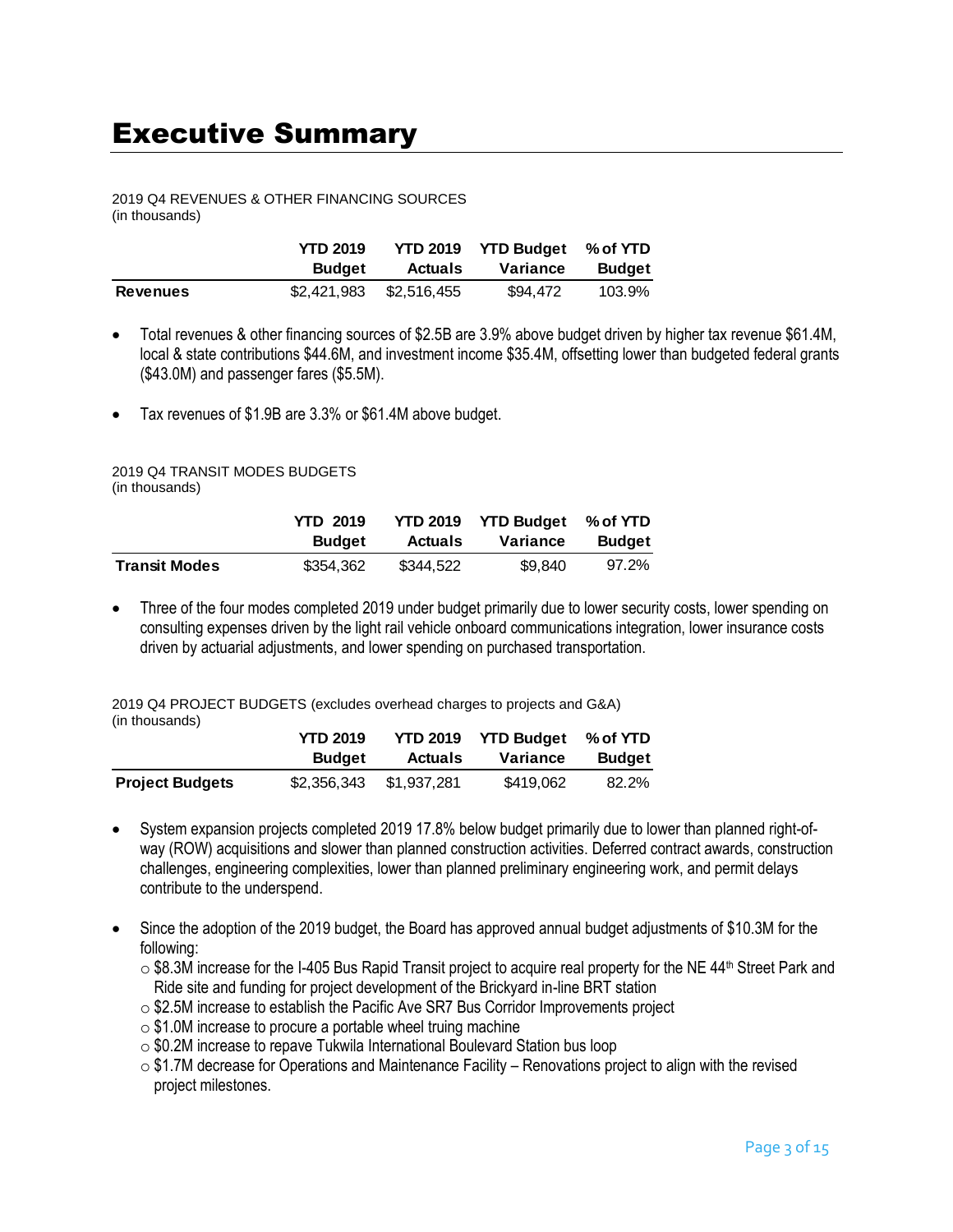#### 2019 Q4 STATEMENT OF NET POSITION (in millions)

|                                             |              |                |              | % Change      |             |
|---------------------------------------------|--------------|----------------|--------------|---------------|-------------|
|                                             | Dec 31, 2019 | Sept. 30, 2019 | Dec 31, 2018 | Dec vs. Sept. | Dec vs. Dec |
| Current assets, excluding restricted assets | \$1,988      | \$2,013        | \$2,179      | $(1.2\%)$     | $(8.7\%)$   |
| <b>Restricted assets</b>                    | 109          | 121            | 97           | $(10.4\%)$    | 12.0%       |
| Capital assets                              | 12,231       | 11,678         | 10,436       | 4.7%          | 17.2%       |
| Other non-current assets                    | 714          | 710            | 398          | 0.5%          | 79.4%       |
| <b>Total Assets</b>                         | \$15,042     | \$14,522       | \$13,110     | 3.6%          | 14.7%       |
| <b>Deferred Outflows of Resources</b>       | \$33         | \$31           | \$34         | 6.1%          | $(1.8\%)$   |
| Current liabilities, excluding interest     |              |                |              |               |             |
| payable from restricted assets              | \$519        | \$518          | \$353        | 0.2%          | 47.2%       |
| Interest payable from restricted assets     | 27           | 40             | 25           | $(32.2\%)$    | 8.2%        |
| Long-term debt                              | 2,444        | 2,453          | 2,398        | $(0.4\%)$     | 1.9%        |
| Other long-term liabilties                  | 71           | 72             | 70           | $(1.7\%)$     | 1.0%        |
| <b>Total Liabilities</b>                    | \$3,061      | \$3,083        | \$2,846      | (0.7%         | 7.5%        |
| <b>Net Position</b>                         |              |                |              |               |             |
| Net investment in capital assets            | \$9,625      | \$9,086        | \$7,831      | 5.9%          | 22.9%       |
| Restricted net position                     | 75           | 75             | 71           | $(0.0\%)$     | 5.4%        |
| Unrestricted net position                   | 2,314        | 2,309          | 2,396        | 0.2%          | $(3.4\%)$   |
| <b>Total Net Position</b>                   | \$12,014     | \$11,470       | \$10,298     | 4.7%          | 16.7%       |

- Increase in capital assets of \$1.8B in 2019 as Link light rail expansion projects continue to progress and additional projects move into the construction phase.
- Additional TIFIA borrowing of \$100M in 2019 helps to reduce cash impact of increased capital spending relative to collected revenues.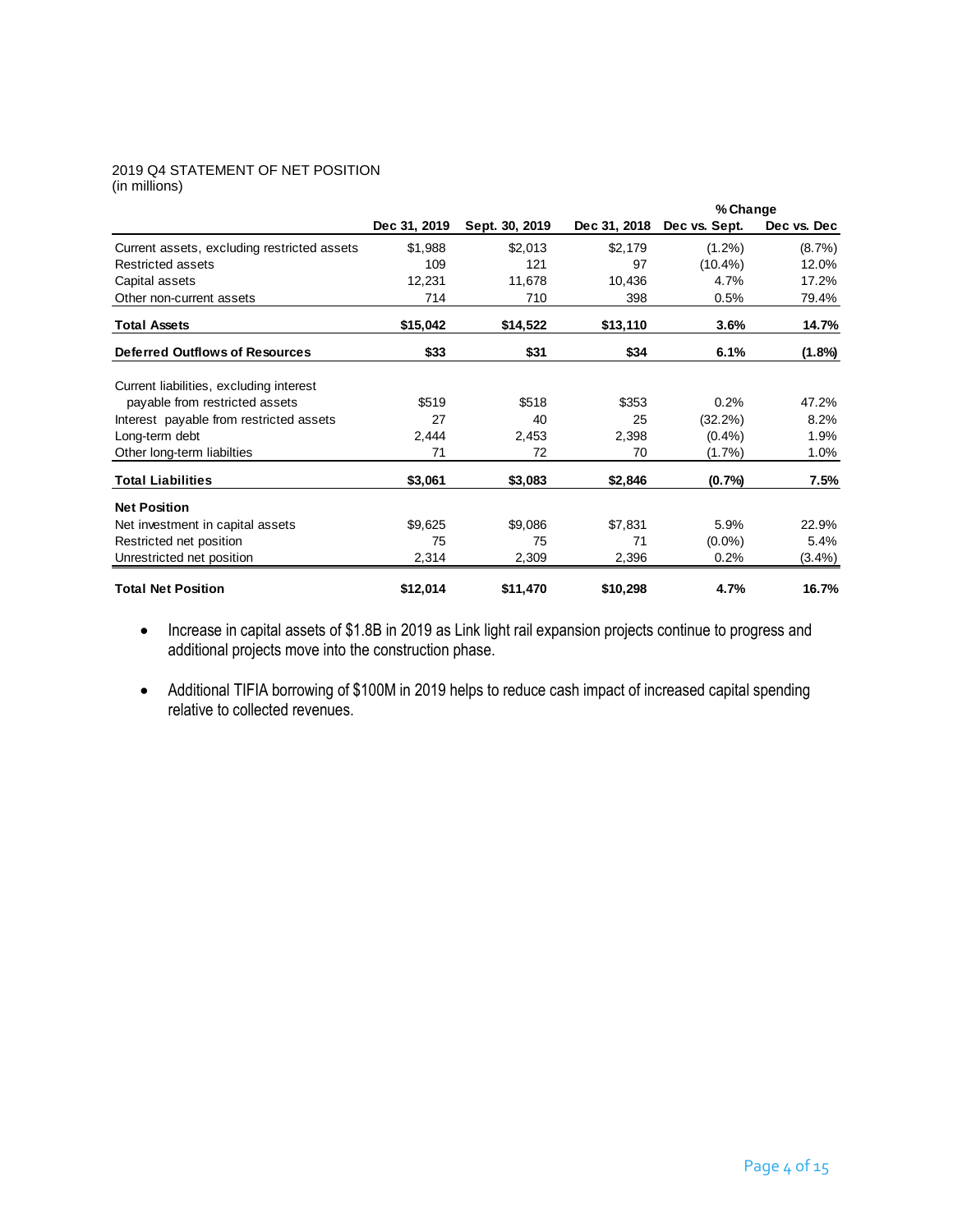## Revenues & Other Financing Sources

• Tax revenues accounted for 76% of revenues & other financing sources.

• Sales taxes are the largest revenue source, comprising 56% of revenue & other financing sources.

**Passenger fare** revenue includes fare revenue for Link, Sounder, and ST Express.

**Miscellaneous** revenues include advertising revenues, rental income from ST properties, reimbursements for ORCA regional program billing, and operating & maintenance expense reimbursements for Sounder and ST Express.

Year-end revenues & other financing sources of \$2.5B are 3.9% above budget. Tax revenues are \$61.4M or 3.3% above budget, with a strong regional economy driving higher sales tax and MVET revenues.

Passenger fare revenues are \$5.5M below budget driven by lower than budgeted ridership primarily for Link. Anticipated increases in ridership associated with rail only Downtown Seattle Transit Tunnel (DSTT) were much lower than projected. The ridership projection assumed that after the DSTT converted to rail only, a larger number of riders would switch from King County Metro and Sound Transit bus routes to Link. Instead, our data shows a combination of (a) bus riders continuing to use buses on surface streets, and (b) a number of former bus riders no longer using transit. ST Express ridership declines mainly on the I-90 routes. Route 550, one of our most productive routes, has experienced significant ridership declines since moving out of the DSTT.

Federal grants are \$43.0M below budget mainly due to the delay of Federal Way Link Extension (FWLE) Full Funding Grant Agreement to 2020, as well as lower than expected eligible project costs for Lynnwood Link Extension (LLE).

Local & state contributions exceeded budget by \$44.6M, mainly driven by WSDOT landbank contributions of \$33.7M for FWLE and Downtown Redmond Link Extension, as well as \$10.7M in contributions for projects which were not budgeted for, including Tacoma Link Extension, U District TOD, Pt. Defiance Bypass, and Overlake Bridge & Transit Center.

Investment income is \$35.4M above budget due to lower than budgeted capital spending resulting in additional cash to invest.

All TIFIA loan proceeds budgeted at \$100M have been received through Q4: \$25M for Northgate Link Extension, \$50M for East Link Extension, and \$25M for Operations & Maintenance Facility East.

#### 2019 Q4 REVENUES & OTHER FINANCING SOURCES (in thousands)

|                             | <b>YTD 2019</b><br><b>Budget</b> | <b>YTD 2019</b><br><b>Actuals</b> | <b>YTD Budget</b><br>Variance | % of YTD<br><b>Budget</b> |
|-----------------------------|----------------------------------|-----------------------------------|-------------------------------|---------------------------|
| Retail Sales and Use Tax    | \$1,366,029                      | \$1,415,704                       | \$49,675                      | 103.6%                    |
| Motor Vehicle Excise Tax    | 335,353                          | 345,757                           | 10,404                        | 103.1%                    |
| <b>Rental Car Tax</b>       | 3,757                            | 3,792                             | 35                            | 100.9%                    |
| Property Tax                | 149,070                          | 150,310                           | 1,241                         | 100.8%                    |
| Passenger Fare Revenue      | 102,564                          | 97,101                            | (5, 464)                      | 94.7%                     |
| <b>Federal Grants</b>       | 318,373                          | 275,362                           | (43,011)                      | 86.5%                     |
| Local & State Contributions | 920                              | 45,489                            | 44,569                        | 4944.5%                   |
| Investment Income           | 33,683                           | 69,132                            | 35,449                        | 205.2%                    |
| Miscellaneous Revenues      | 12,234                           | 13,810                            | 1,576                         | 112.9%                    |
| Bond & TIFIA Loan Proceeds  | 100,000                          | 100,000                           | 0                             | 100.0%                    |
| <b>Revenues &amp; Other</b> | \$2,421,983                      | \$2,516,455                       | \$94,472                      | 103.9%                    |
| <b>Financing Sources</b>    |                                  |                                   |                               |                           |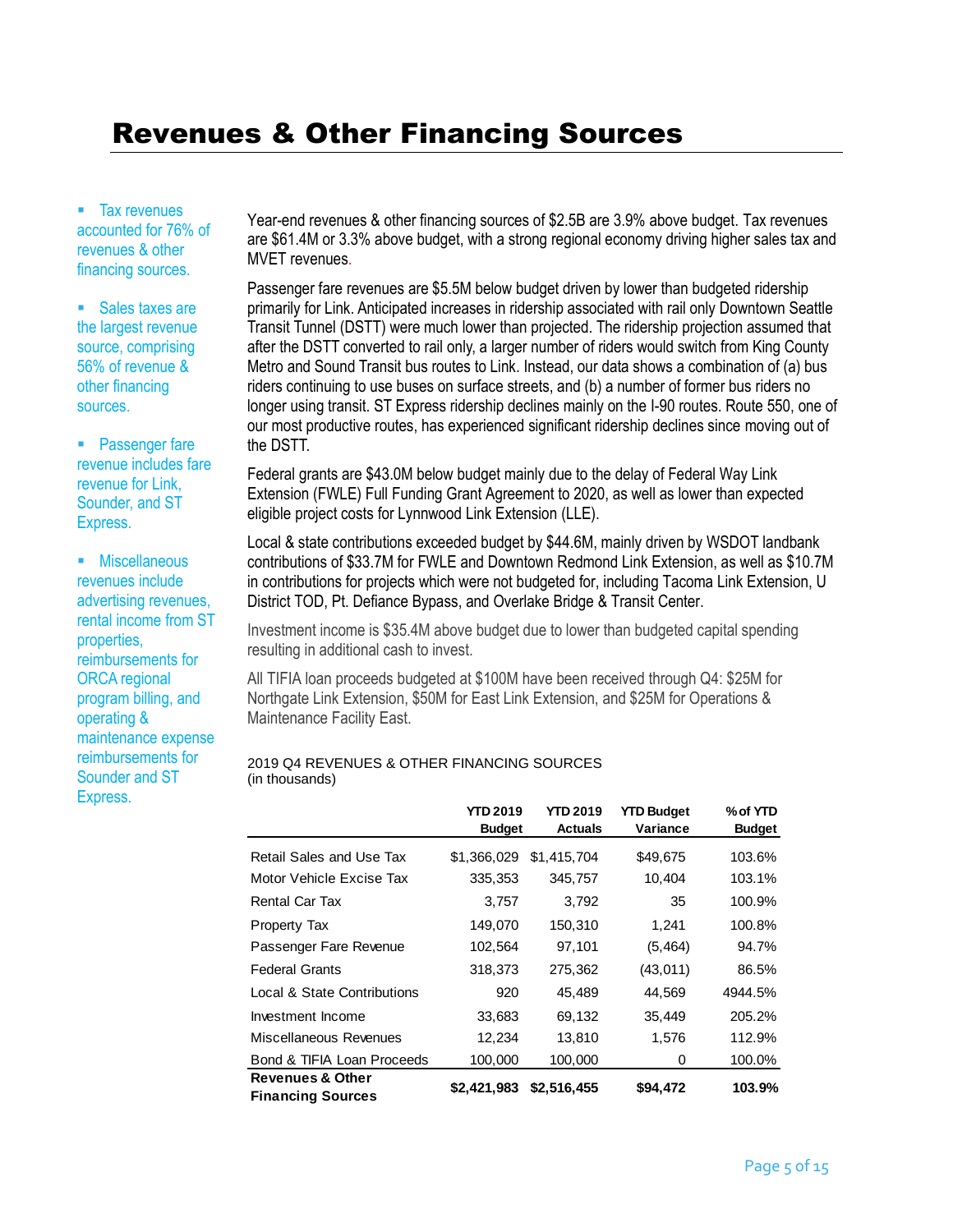# Transit Modes

**Total boardings** are down (101K or 0.2%) from 2018. Ridership is under budget by 4.1M or 7.9%.

**Anticipated** increases in Link ridership associated with rail only DSTT (Downtown Seattle Transit Tunnel) did not materialize. ST Express boardings decreased due to work on East Link construction, parkand-ride lot closures along the I-90 corridor, routing changes and DSTT closure to buses.





#### 2019 Q4 FARE REVENUE BY MODE (in thousands)



**Fares were less** than budget primarily due to lower than budgeted ridership.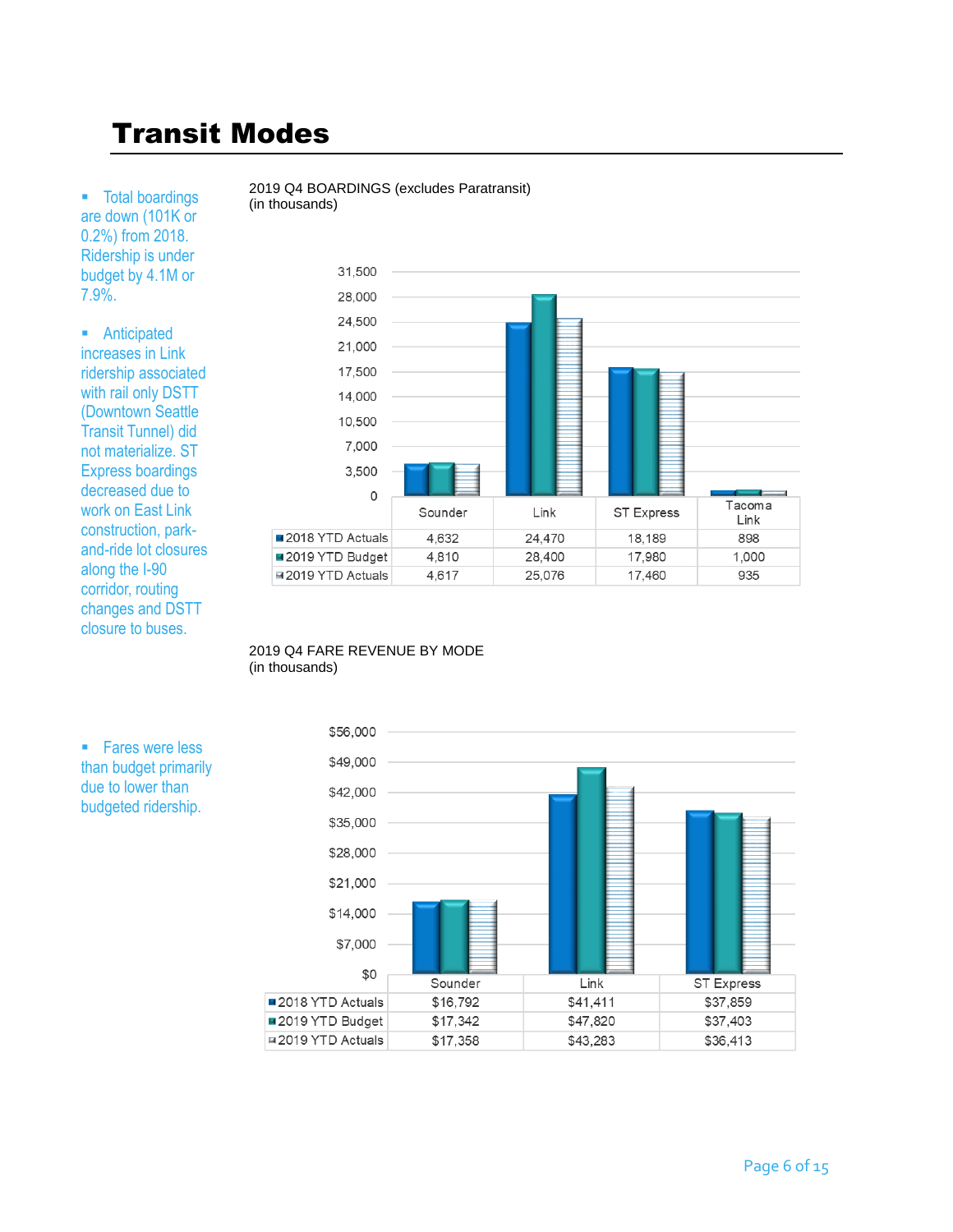#### 2019 Q4 TRANSIT MODE BUDGET PERFORMANCE (in thousands)

■ 2019 spending was under budget by \$9.8M or 3% primarily driven by lower Link security costs and consulting work on the light rail vehicle communication systems integration. In addition, lower facility maintenance work and bus overhauls for ST Express.

■ 2019 spend was greater than prior year by \$35M or 10% primarily due to higher purchased transportation, additional security services and increased ST staff.

• The higher costs per boarding is driven by lower than budgeted ridership.



#### 2019 Q4 COST PER BOARDING BY MODE (in dollars)



 All modes cost per boarding calculations exclude Leases & Rental expenses.  **\***Link cost per boarding excludes paratransit expenses**.**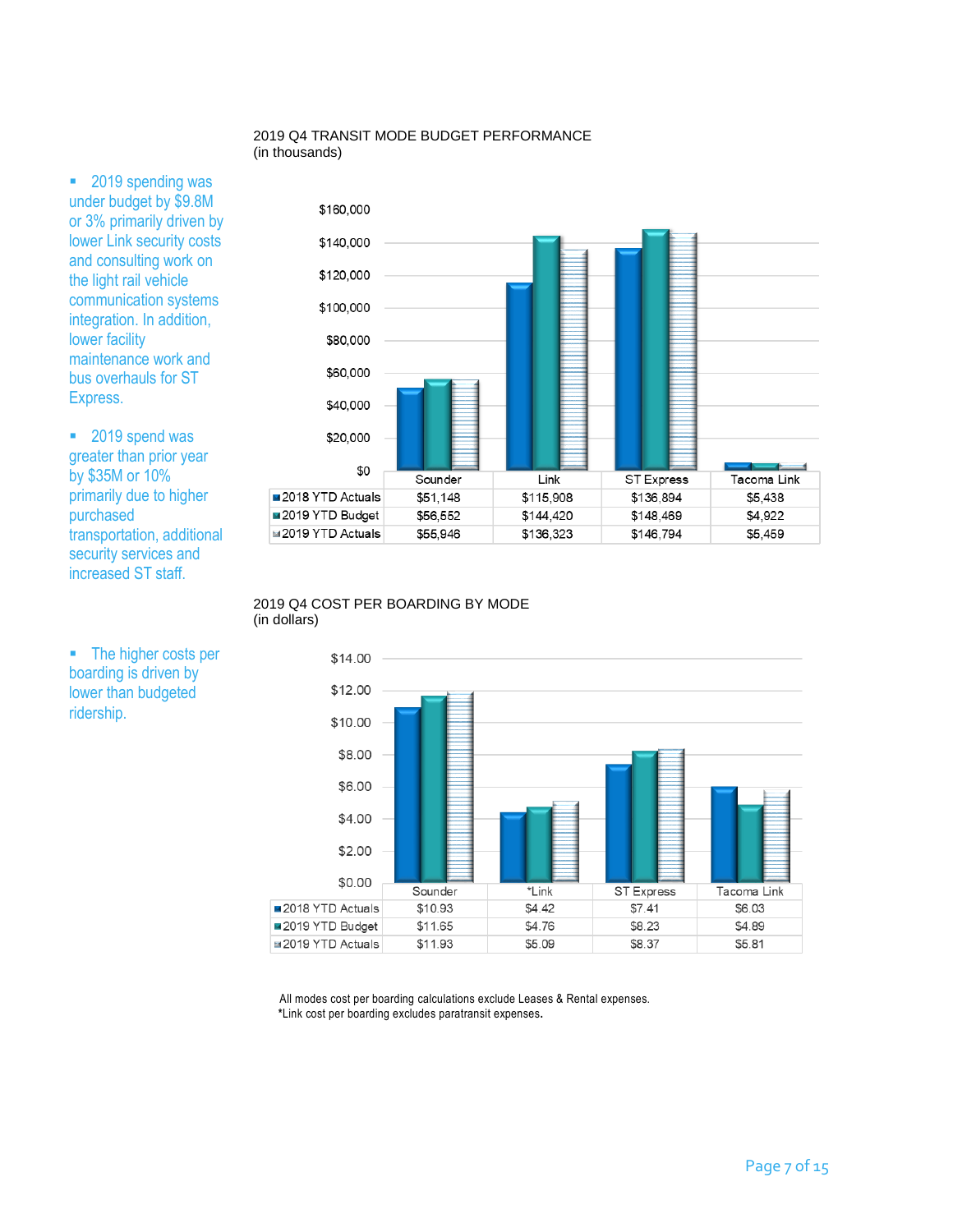**Salaries and Benefits** over budget due to lower vacancy rates than budgeted for.

## 2019 Q4 LINK LIGHT RAIL

| • Fare revenue below                                                             | 2019 Q4 LINK LIGHT RAIL                           |                   |                     |                      |                    |
|----------------------------------------------------------------------------------|---------------------------------------------------|-------------------|---------------------|----------------------|--------------------|
| budget due to lower                                                              | (in thousands)                                    |                   |                     |                      |                    |
| ridership. Other operating<br>revenue is below budget                            |                                                   |                   |                     |                      |                    |
| due to the loss on the sale                                                      |                                                   | <b>YTD 2019</b>   | <b>YTD 2019</b>     | <b>YTD Budget</b>    | % of YTD           |
| of affordable housing                                                            | <b>Revenues</b>                                   | <b>Budget</b>     | <b>Actuals</b>      | Variance             | <b>Budget</b>      |
| property (lot SL106).                                                            |                                                   |                   |                     |                      |                    |
|                                                                                  | Passenger Fares<br><b>Other Operating Revenue</b> | \$47,820<br>1,214 | \$43,283<br>(4,635) | (\$4,537)<br>(5,849) | 90.5%<br>$-381.8%$ |
| • Services spending                                                              | Total                                             | \$49,034          | \$38,648            | (\$10,386)           | 78.8%              |
| below budget due to lower                                                        |                                                   |                   |                     |                      |                    |
| security services, LRV                                                           | <b>Expenses</b><br><b>Salaries and Benefits</b>   | \$5,473           | \$6,419             | (\$946)              | 117.3%             |
| onboard communication                                                            | Services                                          | 45,483            | 38,774              | 6,709                | 85.2%              |
| systems consulting,                                                              | Materials and Supplies                            | 4,563             | 5,726               | (1, 163)             | 125.5%             |
| engineering support, and                                                         | Insurance                                         | 4,295             | 2,698               | 1,597                | 62.8%              |
| facility maintenance.                                                            | <b>Purchased Transportation Svcs</b>              | 50,697            | 50,106              | 592                  | 98.8%              |
|                                                                                  | Miscellaneous Expenses                            | 240               | 207                 | 33                   | 86.2%              |
| • Insurance below                                                                | <b>Expense Transfers</b>                          | 19,252            | 19,081              | 171                  | 99.1%              |
| budget due to actuarial<br>risk exposure adjustment                              | Other Expenses                                    | 5,044             | 4,992               | 53                   | 99.0%              |
| and prior year damage                                                            | <b>Total Expenses</b>                             | \$135,048         | \$128,002           | \$7,045              | 94.8%              |
| recoveries.                                                                      |                                                   |                   |                     |                      |                    |
|                                                                                  | Paratransit                                       | 2,459             | 2,187               | 272                  | 89.0%              |
| • Materials and supplies                                                         | Leases & Rentals                                  | \$6,914           | \$6,133             | \$780                | 88.7%              |
| over budget due to higher<br><b>LRV</b> parts purchases<br>driven by aging LRVs. | <b>Total</b>                                      | \$144,420         | \$136,323           | \$8,097              | 94.4%              |
| • Fare revenue on                                                                | 2019 Q4 SOUNDER COMMUTER RAIL<br>(in thousands)   |                   |                     |                      |                    |
| budget due to increased                                                          |                                                   | <b>YTD 2019</b>   | <b>YTD 2019</b>     | <b>YTD Budget</b>    | % of YTD           |
| <b>Business Passport</b>                                                         |                                                   | <b>Budget</b>     | <b>Actuals</b>      | Variance             | <b>Budget</b>      |
| revenue. Other operating                                                         | <b>Revenues</b>                                   |                   |                     |                      |                    |
| revenue over budget                                                              | Passenger Fares                                   | \$17,342          | \$17,358            | \$16                 | 100.1%             |
| driven by WSDOT                                                                  | <b>Other Operating Revenue</b>                    | 415               | 1,013               | 599                  | 244.4%             |
| reimbursement for flagging                                                       | <b>Total</b>                                      | \$17,757          | \$18,372            | \$615                | 103.5%             |
| services.                                                                        |                                                   |                   |                     |                      |                    |
|                                                                                  | <b>Expenses</b>                                   |                   |                     |                      |                    |
| • Materials and supplies                                                         | <b>Salaries and Benefits</b>                      | \$2,308           | \$2,796             | (\$489)              | 121.2%             |
| below budget due to lower                                                        | Services                                          | 22,989            | 22,260              | 729                  | 96.8%              |
| fuel prices and lower                                                            | Materials and Supplies                            | 6,331             | 5,041               | 1,291                | 79.6%              |
| spend on spare parts.                                                            | Insurance                                         | 2,274             | 2,216               | 58                   | 97.5%              |
|                                                                                  | <b>Purchased Transportation Svcs</b>              | 13,028            | 13,348              | (320)                | 102.5%             |
| • Services below budget                                                          | Miscellaneous Expenses                            | 214               | 168                 | 46                   | 78.5%              |
| due to low spending on                                                           | <b>Expense Transfers</b>                          | 6,407             | 6,735               | (328)                | 105.1%             |
| security services and less                                                       | <b>Other Expenses</b>                             | 2,464             | 2,500               | (36)                 | 101.5%             |
| Amtrak signal work.                                                              | <b>Total Expenses</b>                             | \$56,016          | \$55,065<br>\$881   | \$951                | 98.3%              |
|                                                                                  | Leases & Rentals                                  | \$536             |                     | (\$345)              | 164.4%             |
| • Salaries and Benefits                                                          | Total                                             | \$56,552          | \$55,946            | \$606                | 98.9%              |

|                                      | <b>YTD 2019</b> | <b>YTD 2019</b> | <b>YTD Budget</b> | % of YTD      |
|--------------------------------------|-----------------|-----------------|-------------------|---------------|
|                                      | <b>Budget</b>   | <b>Actuals</b>  | Variance          | <b>Budget</b> |
| <b>Revenues</b>                      |                 |                 |                   |               |
| Passenger Fares                      | \$17,342        | \$17,358        | \$16              | 100.1%        |
| <b>Other Operating Revenue</b>       | 415             | 1,013           | 599               | 244.4%        |
| Total                                | \$17,757        | \$18,372        | \$615             | 103.5%        |
| <b>Expenses</b>                      |                 |                 |                   |               |
| Salaries and Benefits                | \$2,308         | \$2,796         | $($ \$489 $)$     | 121.2%        |
| Services                             | 22,989          | 22,260          | 729               | 96.8%         |
| <b>Materials and Supplies</b>        | 6,331           | 5,041           | 1,291             | 79.6%         |
| Insurance                            | 2,274           | 2,216           | 58                | 97.5%         |
| <b>Purchased Transportation Svcs</b> | 13,028          | 13,348          | (320)             | 102.5%        |
| Miscellaneous Expenses               | 214             | 168             | 46                | 78.5%         |
| <b>Expense Transfers</b>             | 6,407           | 6,735           | (328)             | 105.1%        |
| Other Expenses                       | 2,464           | 2,500           | (36)              | 101.5%        |
| <b>Total Expenses</b>                | \$56,016        | \$55,065        | \$951             | 98.3%         |
| Leases & Rentals                     | \$536           | \$881           | (\$345)           | 164.4%        |
| Total                                | \$56,552        | \$55,946        | \$606             | 98.9%         |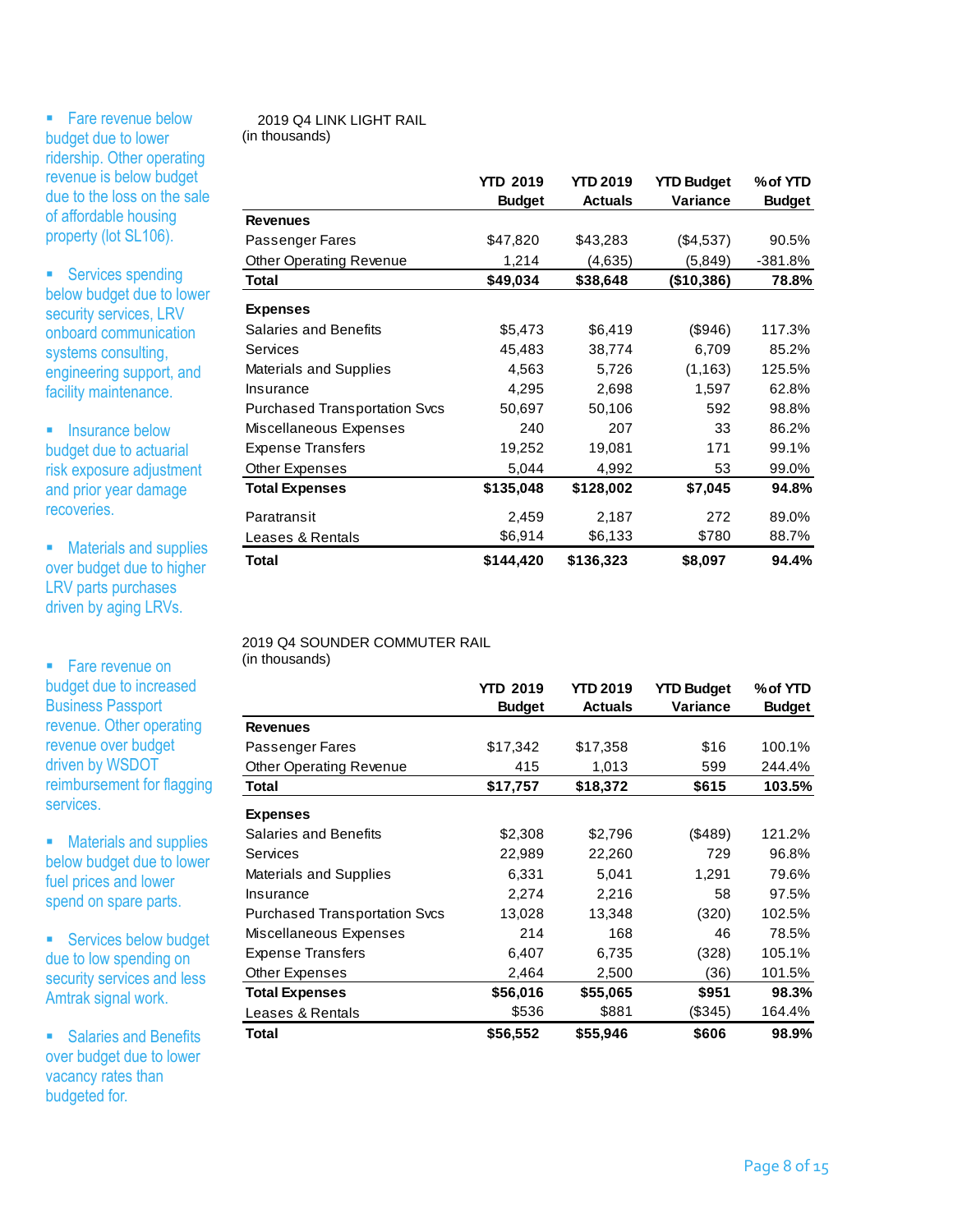#### 2019 Q4 ST EXPRESS BUS (in thousands)

• Fare revenue below budget mainly due to closures at bus stops due to construction, route changes, and DSTT closure to buses.

■ Services below budget due to facility maintenance work pushed to 2020 and lower spending on security services.

• Purchased transportation below budget due to lower than expected bus overhaul expenses for Pierce Transit.

**Expense transfers** over budget due to prior year capital maintenance project expense adjustments.

• No passenger revenue for Tacoma Link as it is a fare free service.

**Salaries and benefits** over budget due to zero staff vacancies vs. a budgeted vacancy rate of  $14\%$ .

|                                      | <b>YTD 2019</b><br><b>Budget</b> | YTD 2019<br><b>Actuals</b> | <b>YTD Budget</b><br>Variance | % of YTD<br><b>Budget</b> |
|--------------------------------------|----------------------------------|----------------------------|-------------------------------|---------------------------|
| <b>Revenues</b>                      |                                  |                            |                               |                           |
| Passenger Fares                      | \$37,403                         | \$36,413                   | (\$989)                       | 97.4%                     |
| <b>Other Operating Revenue</b>       | 1,220                            | 1,443                      | 222                           | 118.2%                    |
| Total                                | \$38,623                         | \$37,856                   | (\$767)                       | 98.0%                     |
| <b>Expenses</b>                      |                                  |                            |                               |                           |
| <b>Salaries and Benefits</b>         | \$1,238                          | \$1,414                    | (\$176)                       | 114.2%                    |
| Services                             | 7,847                            | 6,459                      | 1,388                         | 82.3%                     |
| Materials and Supplies               | 71                               | 196                        | (126)                         | 277.2%                    |
| Insurance                            | 152                              | 21                         | 131                           | 13.9%                     |
| <b>Purchased Transportation Svcs</b> | 129,997                          | 128,981                    | 1,016                         | 99.2%                     |
| Miscellaneous Expenses               | 145                              | 133                        | 12                            | 91.5%                     |
| <b>Expense Transfers</b>             | 7,468                            | 7,945                      | (477)                         | 106.4%                    |
| <b>Other Expenses</b>                | 1,071                            | 1,060                      | 11                            | 99.0%                     |
| <b>Total Expenses</b>                | \$147,989                        | \$146,210                  | \$1,779                       | 98.8%                     |
| Leases & Rentals                     | \$480                            | \$584                      | (\$105)                       | 121.8%                    |
| <b>Total</b>                         | \$148,469                        | \$146,794                  | \$1,674                       | 98.9%                     |

2019 Q4 TACOMA LINK LIGHT RAIL (in thousands)

|                                      | <b>YTD 2019</b><br><b>Budget</b> | <b>YTD 2019</b><br><b>Actuals</b> | <b>YTD Budget</b><br>Variance | % of YTD<br><b>Budget</b> |
|--------------------------------------|----------------------------------|-----------------------------------|-------------------------------|---------------------------|
| <b>Revenue</b>                       |                                  |                                   |                               |                           |
| Passenger Fares                      | 0                                | 0                                 | 0                             | 0%                        |
| <b>Other Operating Revenue</b>       | \$10                             | \$22                              | (\$2)                         | $0.0\%$                   |
| Total                                | \$10                             | \$22                              | \$11                          | $0.0\%$                   |
| <b>Expenses</b>                      |                                  |                                   |                               |                           |
| <b>Salaries and Benefits</b>         | \$3,087                          | \$3,830                           | $(\$744)$                     | 124.1%                    |
| Services                             | 1,179                            | 1,034                             | 145                           | 87.7%                     |
| <b>Materials and Supplies</b>        | 220                              | 246                               | (25)                          | 111.5%                    |
| Insurance                            | 181                              | 165                               | 16                            | 91.1%                     |
| <b>Purchased Transportation Svcs</b> | 5                                | 0                                 | 5                             | $0.0\%$                   |
| Miscellaneous Expenses               | 62                               | 31                                | 31                            | 50.4%                     |
| <b>Expense Transfers</b>             | 49                               | 28                                | 21                            | 56.7%                     |
| Other Expenses                       | 108                              | 100                               | 8                             | 92.4%                     |
| <b>Total Expenses</b>                | \$4,892                          | \$5,435                           | (S543)                        | 111.1%                    |
| Leases & Rentals                     | \$30                             | \$24                              | \$6                           | 80.2%                     |
| <b>Total</b>                         | \$4,922                          | \$5,459                           | (\$537)                       | 110.9%                    |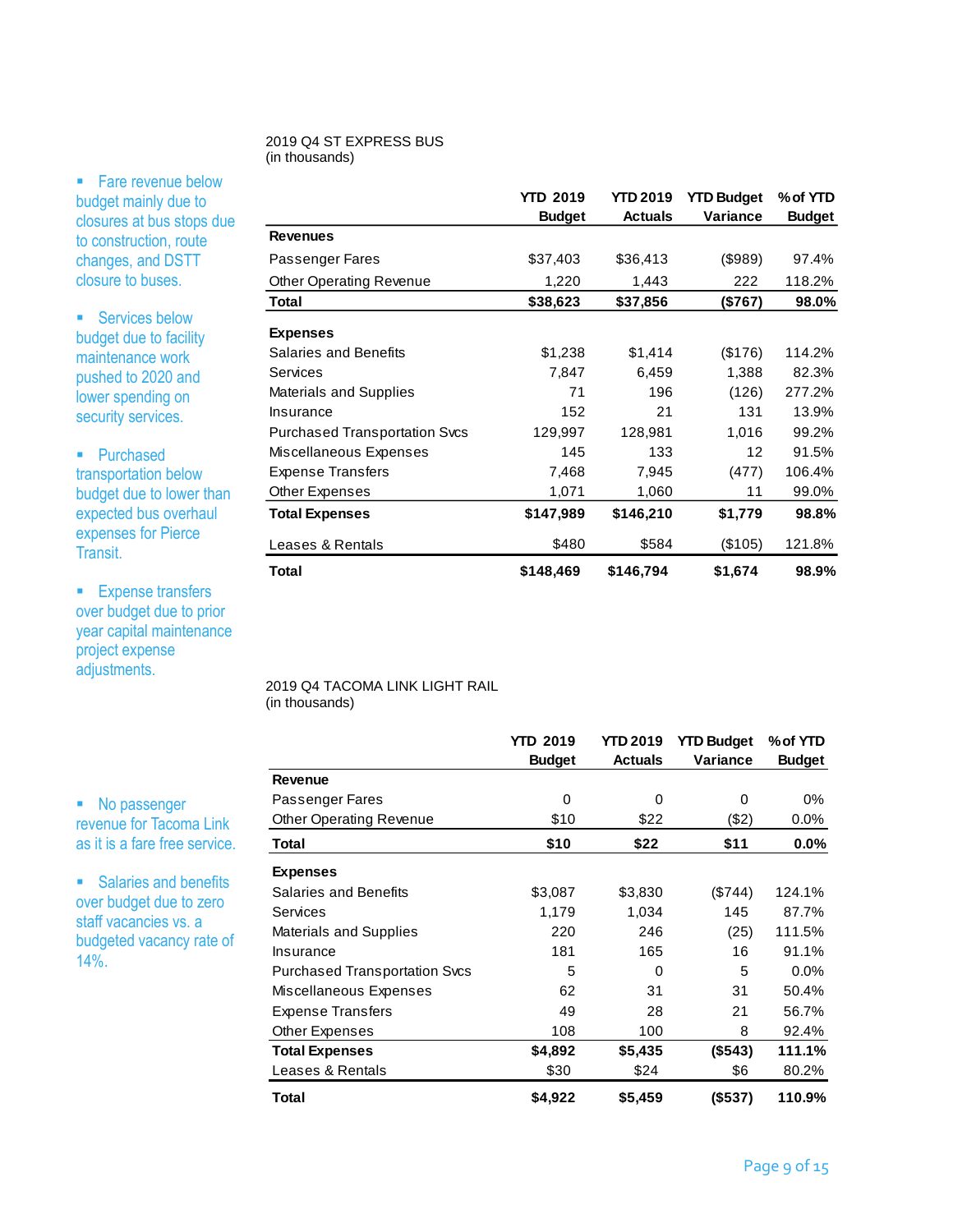# Projects

2019 Q4 PROJECT BUDGETS (excludes overhead charges to projects and G&A) (in thousands)

**System expansion** project budgets performed at 83.1% of annual budget.

**Exercise Link system** expansion project budgets performed at 85.2% of annual budget primarily due to right-of way acquisitions slower than planned, early construction activities not started, and engineering complexities that have slowed anticipated construction progress.

**Stride system** expansion project budgets performed at 77.2% of annual budget due to lower than expected costs for work performed by WSDOT.

• Other system expansion budgets are 39.8% of annual budget as Transit Access program awards were delayed as grant agreements are finalized. ORCA Next Generation assumed higher consultant costs and the STart program had slower than planned contract awards.

|                               | <b>YTD 2019</b> | <b>YTD 2019</b> | <b>YTD Budget</b> | % of YTD      |
|-------------------------------|-----------------|-----------------|-------------------|---------------|
|                               | <b>Budget</b>   | <b>Actuals</b>  | Remaining         | <b>Budget</b> |
| <b>System Expansion</b>       |                 |                 |                   |               |
| Link                          | \$2,078,708     | \$1,770,924     | \$307.784         | 85.2%         |
| Sounder                       | \$47,243        | \$18,427        | 28,816            | 39.0%         |
| <b>Bus</b>                    | \$11.854        | \$6.234         | 5.620             | 52.6%         |
| Stride                        | \$119,650       | \$92,311        | 27,339            | 77.2%         |
| Other                         | \$28.815        | \$11,483        | 17,333            | 39.8%         |
| <b>System Expansion Total</b> | \$2,286,270     | \$1,899,380     | \$386,891         | 83.1%         |
| Enhancement                   | \$35,219        | \$17,805        | \$17,414          | 50.6%         |
| State of Good Repair          | 26,961          | 13,420          | 13,541            | 49.8%         |
| Administrative                | 7,892           | 6,675           | 1,217             | 84.6%         |
| Total                         | \$2,356,343     | \$1,937,281     | \$419,062         | 82.2%         |

#### 2019 Q4 SYSTEM EXPANSION PROJECTS (in thousands)

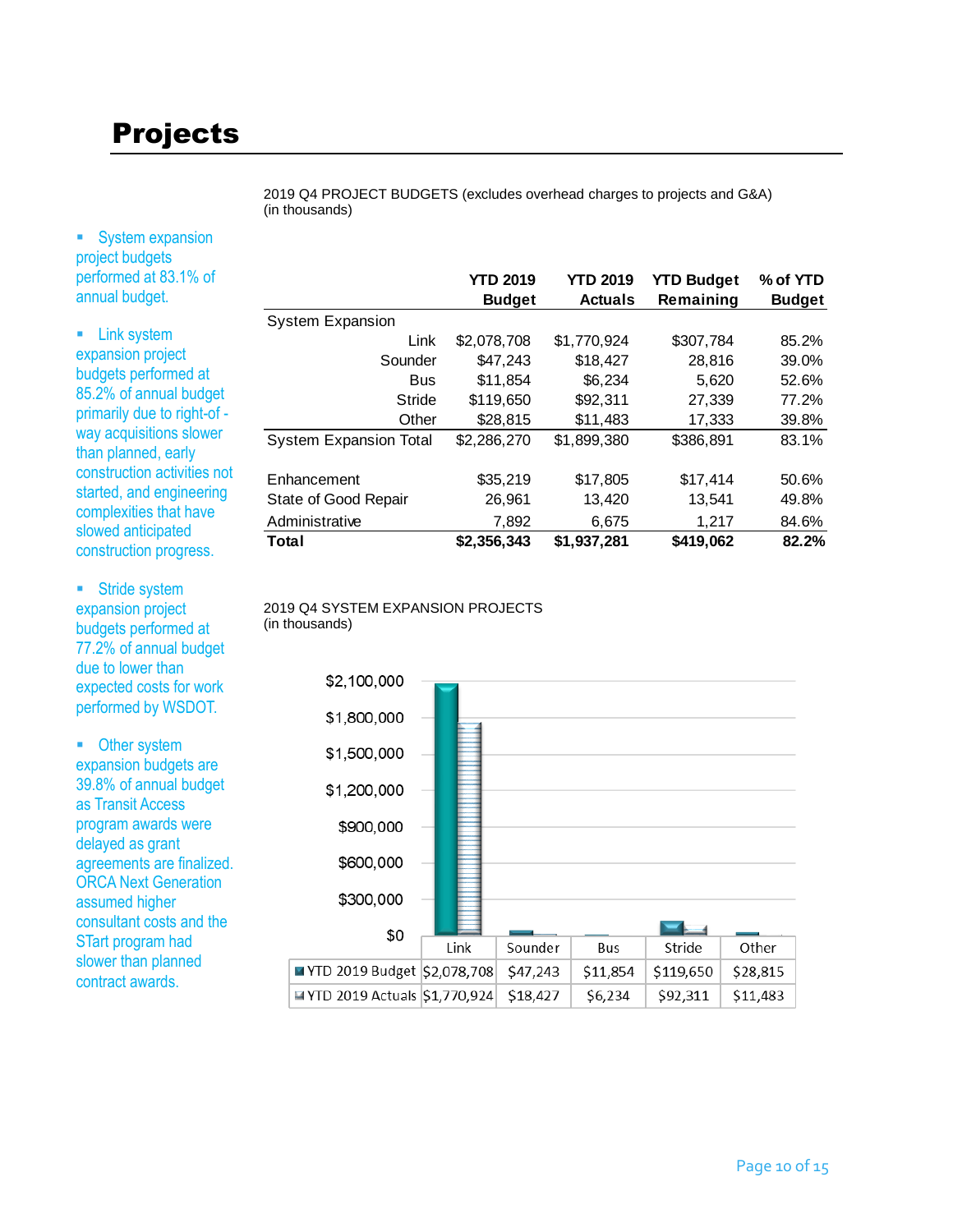## SYSTEM EXPANSION PROJECTS (in thousands)

|                                                                               | <b>YTD 2019</b>       | <b>YTD 2019</b>  | <b>YTD Budget</b> | % of YTD       |
|-------------------------------------------------------------------------------|-----------------------|------------------|-------------------|----------------|
|                                                                               | <b>Budget</b>         | <b>Actuals</b>   | Remaining         | <b>Budget</b>  |
| <b>LINK</b>                                                                   |                       |                  |                   |                |
| 400007 - FIRST HILL STREETCAR                                                 | \$8                   | \$0              | \$8               | 0.0%           |
| 400008 - HILLTOP TACOMA LINK EXTENSION                                        | 61,344                | 59,925           | 1,419             | 97.7%          |
| 400009 - LINK O&M FACILITY EAST                                               | 108,417               | 97,825           | 10,592            | 90.2%          |
| 400032 - LRV FLEET EXPANSION                                                  | 86,068                | 81,896           | 4,172             | 95.2%          |
| 400034 - ENHANCEMENTS TO TLE                                                  | 910                   | 438              | 472               | 48.1%          |
| 400052 - EVERETT LINK EXTENSION<br>400053 - TACOMA DOME LINK EXTENSION        | 0                     | 82               | (82)              | 0%<br>98.5%    |
| 400066 - WEST SEATTLE-BALLARD LINK                                            | 13,280<br>31,300      | 13,075<br>29,114 | 205               | 93.0%          |
| 400113 - NORTH CORRIDOR MOW                                                   | 0                     | 84               | 2,186<br>(84)     | 0%             |
| 400115 - NE 130TH STREET INFILL STATION                                       | 5,905                 | 2,437            | 3,468             | 41.3%          |
| 400117 - DSTT SINGLE TRACKING                                                 | 2,500                 | 3,227            | (727)             | 129.1%         |
| 4X100 - NORTHGATE LINK EXTENSION                                              | 244,800               | 237,856          | 6,944             | 97.2%          |
| 4X115 - LYNNWOOD LINK EXTENSION                                               | 443,593               | 281,290          | 162,302           | 63.4%          |
| 4X200 - UNIVERSITY LINK EXTENSION                                             | 2,921                 | 6,080            | (3, 159)          | 208.2%         |
| 4X420 - S 200th LINK EXTENSION                                                | 221                   | 411              | (190)             | 185.9%         |
| 4X445 - FEDERAL WAY LINK EXTENSION                                            | 175,087               | 249,420          | (74, 332)         | 142.5%         |
| 4X600 - EAST LINK                                                             | 743,944               | 622,892          | 121,052           | 83.7%          |
| 4X630 - DOWNTOWN REDMOND LINK EXT                                             | 158,410               | 84,873           | 73,537            | 53.6%          |
| Total                                                                         | \$2,078,708           | \$1,770,924      | \$307,784         | 85.2%          |
| <b>BUS</b>                                                                    |                       |                  |                   |                |
| 500005 - ST EXPRESS BUS BASE                                                  | \$587                 | \$47             | \$540             | 8.1%           |
| 500086 - BUS ON SHOULDER PROJECT                                              | 1,187                 | 294              | 893               | 24.7%          |
| 500110 - RAPIDRIDE C and D                                                    | 750                   | 530              | 220               | 70.6%          |
| 500111 - PACIFIC AVE SR 7 BUS CORRIDOR                                        | 2,535                 | 20               | 2,515             | 0.8%           |
| 500117 - NORTH SAMMAMISH PARK & RIDE                                          | 455                   | 204              | 251               | 44.8%          |
| 5X387 - REX I-90 2 WAY TRANS& HOV III                                         | 6,340                 | 5,140            | 1,200             | 81.1%          |
| Total                                                                         | \$11,854              | \$6,234          | \$5,620           | 52.6%          |
| <b>SOUNDER</b>                                                                |                       |                  |                   |                |
| 300004 - SOUNDER MAINTENANCE BASE                                             | \$7,087               | \$2,357          | \$4,730           | 33.3%          |
| 300017 - PUYALLUP STATION IMPROVEMENTS                                        | 9,188                 | 2,397            | 6,791             | 26.1%          |
| 300018 - SUMNER STATION IMPROVEMENTS                                          | 5,422                 | 2,192            | 3,230             | 40.4%          |
| 300019 - LAKEWOOD STATION IMPROVEMENTS                                        | 0                     | 6                | (6)               | 0%             |
| 300021 - TACOMA TRESTLE TRACK & SIGNAL                                        | 1,080                 | 2,565            | (1, 485)          | 237.5%         |
| 300026 - SOUNDER YARD EXPANSION                                               | 100                   | 33               | 67                | 32.6%          |
| 300027 - PT DEFIANCE BYPASS                                                   | 100                   | 12               | 88                | 11.5%          |
| 300035 - KENT STATION ACCESS IMPRVMNTS                                        | 3,911                 | 1,277            | 2,634             | 32.6%          |
| 300040 - AUBURN STATION ACCESS IMPRVMNT                                       | 5,147                 | 1,238            | 3,909             | 24.1%          |
| 300056 - SOUNDER SOUTH CAPACITY EXPN                                          | 2,228                 | 1,513            | 715               | 67.9%          |
| 300087 - EDMONDS & MUKILTEO STN P&A IMP<br>3X135 - D ST - M ST TRACK & SIGNAL | 848                   | 637              | 211<br>42         | 75.1%<br>16.8% |
| 3X206 - MUKILTEO STATION-S PLATFORM                                           | 50<br>975             | 8<br>512         | 463               | 52.5%          |
| 3X236 - TUKWILA STATION                                                       | 1,280                 | 1,846            | (566)             | 144.2%         |
| 3X510 - SOUNDER SOUTH EXPANDED SERVICE                                        | 2,314                 | 1,788            | 526               | 77.3%          |
| 7X755 - SOUNDER FLEET EXPANSION                                               | 7,513                 | 45               | 7,468             | 0.6%           |
| Total                                                                         | \$47,243              | \$18,427         | \$28,816          | 39.0%          |
| <b>Stride</b>                                                                 |                       |                  |                   |                |
| 500050 - I-405 BRT                                                            | \$102,775             | \$83,146         | \$19,629          | 80.9%          |
| 500051 - SR 522-NE 145th ST BRT                                               | 16,875                | 9,165            | 7,710             | 54.3%          |
| Total                                                                         | $\overline{$119,650}$ | \$92,311         | \$27,339          | 77.2%          |
| Other                                                                         |                       |                  |                   |                |
| 3X212 - FARE COLLECTION                                                       | \$776                 | \$234            | \$541             | 30.2%          |
| 5X410 - RESEARCH & TECHNOLOGY                                                 | \$1,226               | \$109            | \$1,117           | 8.9%           |
| 600016 - FARE ADMINISTRATION                                                  | \$500                 | \$174            | \$326             | 34.8%          |
| 600038 - ORCA NEXT GENERATION                                                 | \$3,793               | \$1,517          | \$2,276           | 40.0%          |
| 600039 - RESEARCH & BUSINESS DEV PROG                                         | \$205                 | \$2              | \$203             | 1.1%           |
| 600073 - TRANSIT SYSTEM ACCESS PROGRAM                                        | \$7,000               | \$983            | \$6,017           | 14.0%          |
| 600076 - INNOVATION & TECHNOLOGY PROG                                         | \$2,330               | \$1,773          | \$557             | 76.1%          |
| 600132 - EFFICIENCY & SUSTAINABILITY                                          | \$1,502               | \$4              | \$1,498           | 0.3%           |
| 600668 - STart OPERATIONS & MAINTENANCE                                       | \$227                 | \$141            | \$86              | 61.9%          |
| 6X668 - ST ART                                                                | \$3,849               | \$3,874          | (\$25)            | 100.6%         |
| 804100 - TOD PROPERTY DISPOSITION                                             | \$2,432               | \$1,023          | \$1,409           | 42.1%          |
| 804302 - TOD PLANNING PROGRAM CAPITAL                                         | \$425                 | \$79             | \$346             | 18.6%          |
| 809100 - ST3 PLANNING                                                         | 4,550                 | 1,569            | 2,981             | 34.5%          |
| Total                                                                         | \$28,815              | \$11,483         | \$17,333          | 39.8%          |
| <b>System Expansion Total</b>                                                 | \$2,286,270           | \$1,899,380      | \$386,891         | 83.1%          |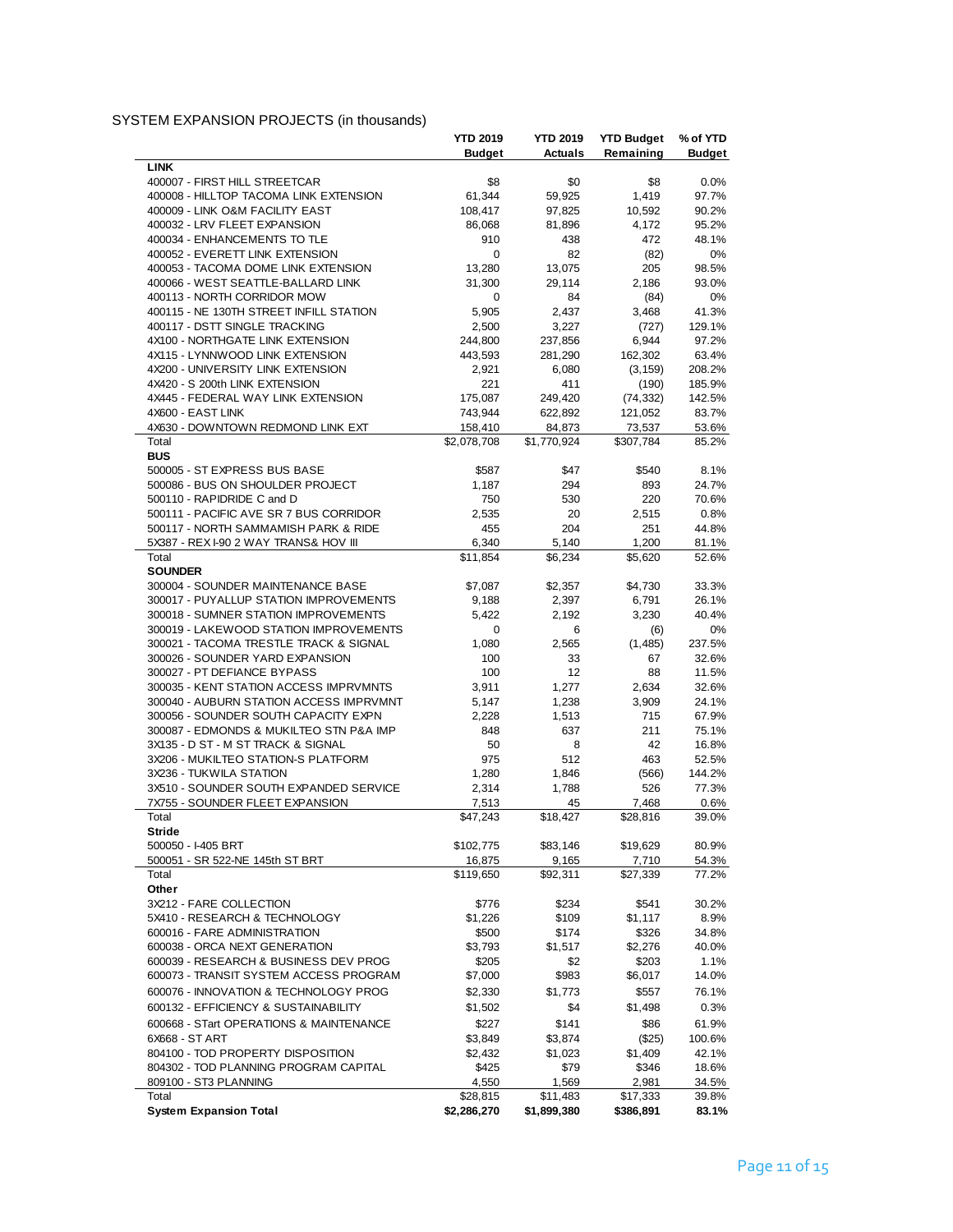\*Note: 804100 - TOD Property Disposition project moved from the Enhancement category into System Expansion Others in Sep 2019.

**Lynnwood Link Extension** – Project spending was at 63% of annual budget resulting in a \$162.3M underspend for the year. Lower spending due to delays in ROW acquisition and execution of major contracts. Shifts in construction schedule resulted in extended duration of design work and slower-than-planned start of design services during construction

**Federal Way Link Extension** – Project spending achieved 142% of annual budget. The design-build contractor achieved higher spending than budgeted for the year largely for earlier than expected construction mobilization. These costs were assumed in the project budget but were not anticipated as early as the contractor delivered.

**East Link Extension** – Project spending was at 84% of annual budget due to resequencing of construction work plan and slowing of ROW activities for the additional properties needed for the Bus/Rail Transit Integration at Mercer Island Station. The project remains on schedule.

**Downtown Redmond Link Extension** – Project spending was at 54% of annual budget. Utility relocations and ROW acquisitions were slower than planned resulting in lower annual spending to plan. No schedule delay is anticipated.

**REX I-90 2 Way Transit & HOV III** – Project spending was 81% of annual budget while the project is performing closeout activities.

**I-405 Bus Rapid Transit (BRT)** – Project spending was at 81% of annual budget mainly due to WSDOT's lowerthan-planned level of effort, less progress in acquisition than planned and lower use of on-call ROW contract.

**Puyallup Station Access Improvements** – Project spending was 26% of annual budget driven by delays in preliminary engineering and final design. The design-build contract will be executed later than planned causing a large portion of budgeted construction costs to be pushed into 2020.

**Kent and Auburn Station Access Improvements** – Project spending was 33% and 24% respectively of annual budget. Due to delays in the environmental phase of the projects, the anticipated award of the design build PM contract and the start of right-of-way activities/purchases have been delayed until 2020 Q1.

**ORCA Next Generation** – Project spending was 40% of annual budget. Contractor is behind on milestone deliverables deferring payments until 2020.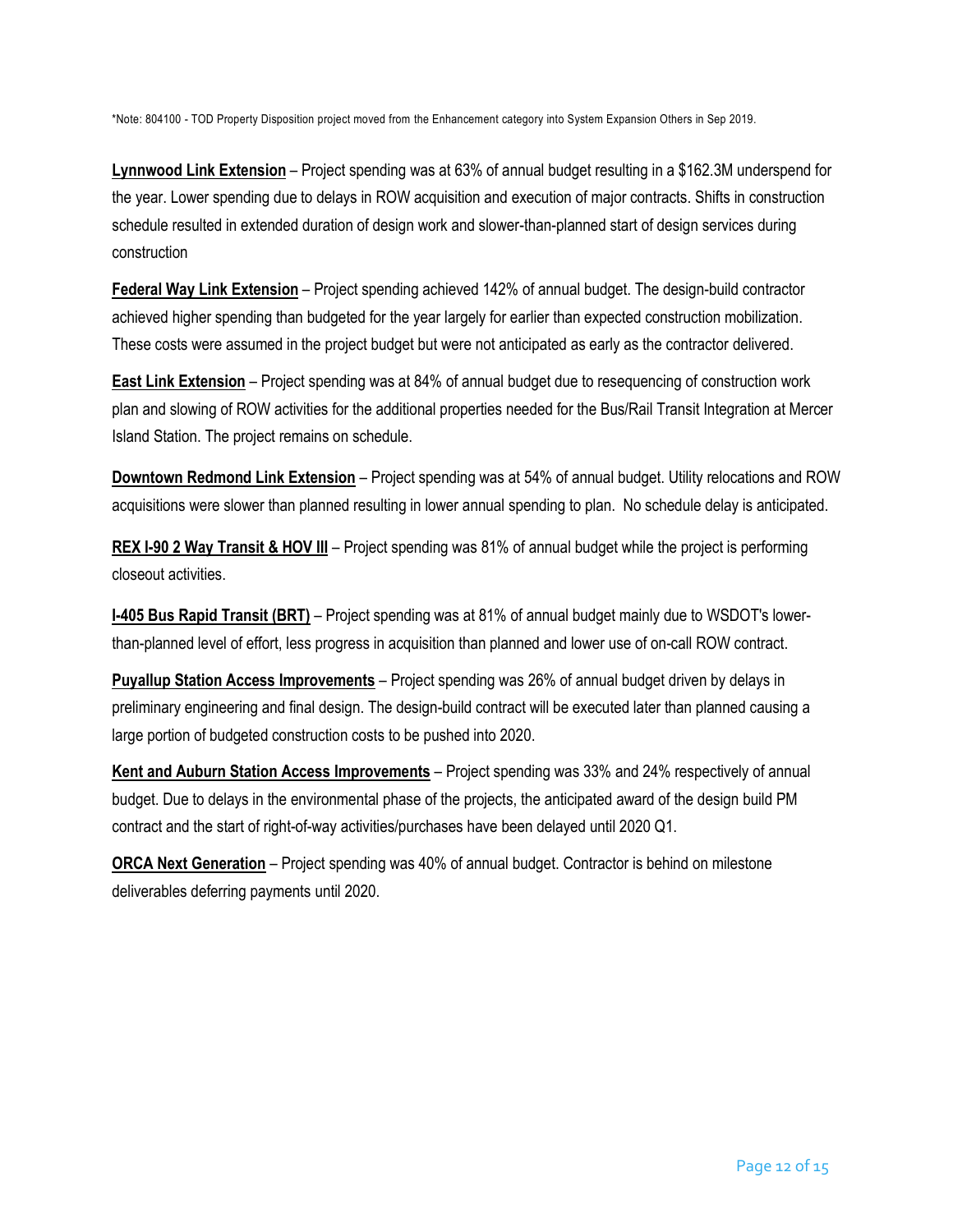#### ENHANCEMENT PROJECTS (in thousands)

|                                         | <b>YTD 2019</b> | <b>YTD 2019</b> | <b>YTD Budget</b> | % of YTD      |
|-----------------------------------------|-----------------|-----------------|-------------------|---------------|
|                                         | <b>Budget</b>   | <b>Actuals</b>  | Remaining         | <b>Budget</b> |
| 300011 - POSITIVE TRAIN CONTROL         | \$278           | \$493           | (\$215)           | 177.4%        |
| 400044 - LINK OP SYST ENHANCEMENT UPGRD | 1,385           | 43              | 1,342             | 3.1%          |
| 400122 - ESCALATOR MODERNIZATION PROG   | 4,963           | 1,558           | 3,405             | 31.4%         |
| 4X340 - NOISE ABATEMENT                 | 442             | 314             | 128               | 71.1%         |
| 5X261 - BUS MAINTENANCE FACILITY        | 0               | 6               | (6)               | 0%            |
| 600029 - TACOMA LINK FARE COLLECTION    | 0               | $\overline{2}$  | (2)               | 0%            |
| 600080 - BIKE PARKING PROGRAM           | 1,400           | 72              | 1,328             | 5.1%          |
| 600084 - DIGITAL PASSENGER INFO SYSTEM  | 6,036           | 2,600           | 3,436             | 43.1%         |
| 600085 - SODO MLK HAZARD MITIGATION     | 3,030           | 355             | 2,676             | 11.7%         |
| 700665 - VIDEO MNGMNT SYSTEM UPGRADE    | 549             | 0               | 549               | 0.0%          |
| 700666 - LAKEWOOD MOW RENOVATION        | 75              | $\mathbf 0$     | 75                | 0.0%          |
| 700676 - TACOMA LINK RADIO UPGRADE      | 739             | 272             | 467               | 36.8%         |
| 700684 - LRV WIRELESS COMM UPGRADE      | 158             | 117             | 41                | 74.1%         |
| 700685 - EVERETT STATION SECURITY IMPRV | 289             | 280             | 9                 | 96.8%         |
| 700686 - SECURITY RADIO SYSTEM          | 742             | 221             | 521               | 29.8%         |
| 700687 - SOC VIDEO MONITORING IMPRVMNT  | 234             | 206             | 28                | 88.1%         |
| 700688 - LED LIGHTING PROGRAM           | 387             | 0               | 387               | 0.0%          |
| 700690 - CT ONBOARD COMM UPGRADE        | 1,046           | 1,087           | (41)              | 103.9%        |
| 700691 - OMF LCC UPGRADES               | 400             | 48              | 352               | 12.1%         |
| 700692 - OMF EXPANDED PARKING           | 38              | 469             | (431)             | 1223.1%       |
| 700693 - OMF RENOVATIONS                | 2,583           | 1,549           | 1,034             | 60.0%         |
| 700696 - KING ST STATION PLATFORM IMPRV | 0               | 5               | (5)               | 0%            |
| 700697 - LRV BETWEEN CAR BARRIERS       | 108             | 13              | 95                | 12.0%         |
| 700706 - OMF ENERGY EFFICIENCY          | 34              | 39              | (5)               | 113.9%        |
| 700713 - LRV WASH BAY MODIFICATIONS     | 268             | (0)             | 268               | 0.0%          |
| 700723 - DT SEATTLE & REG MOBILITY IMP  | 5,863           | 5,872           | (9)               | 100.2%        |
| 700724 - PUYALLUP STN LED LIGHTING      | 5               | 5               | 0                 | 100.0%        |
| 700725 - SUMNER STN LED LIGHTING        | 4               | 4               | $\mathbf 0$       | 100.0%        |
| 700726 - KENT STN PLATFORM LIGHTING     | 5               | 5               | $\Omega$          | 100.0%        |
| 700727 - KENT STN PARKING LOT PAVING    | 0               | 0               | (0)               | 0%            |
| 700730 - OMF LRV LIFT                   | 2,374           | 1,949           | 425               | 82.1%         |
| 700736 - UNION STN GARDEN LEVEL REMODEL | 0               | 6               | (6)               | 0%            |
| 700777 - C LINK OH CAT SYS TIE SWITCH   | 0               | 0               | 0                 | 0%            |
| 700781 - NON-REVENUE SUPPORT VEHICLES   | 1,620           | 57              | 1,564             | 3.5%          |
| 700793 - SIGNAGE IMPROVEMENTS           | 162             | 156             | 5                 | 96.8%         |
| 7X753 - BIKE LOCKER PROGRAM             | 0               | 0               | (0)               | 0%            |
| <b>Enhancement Total</b>                | \$35,219        | \$17,805        | \$17,414          | 50.6%         |

\*Note: 804100 - TOD Property Disposition project moved from the Enhancement category into System Expansion Others in Sep 2019.

Enhancement projects achieved 51% of YTD budget. Escalator Modernization, Digital Passenger Information

System, SODO MLK Hazard Mitigation, and OMF Renovations are the main causes of the underspending.

**Escalator Modernization Program** – Procurement of engineering consultant took longer than anticipated, but project activities have begun. Performance for the year is 31% of annual budget.

**Digital Passenger Information System** – Project spending was 40% of annual budget. Extended contract negotiations delayed the notice to proceed. Many deliverables have been deferred to 2020.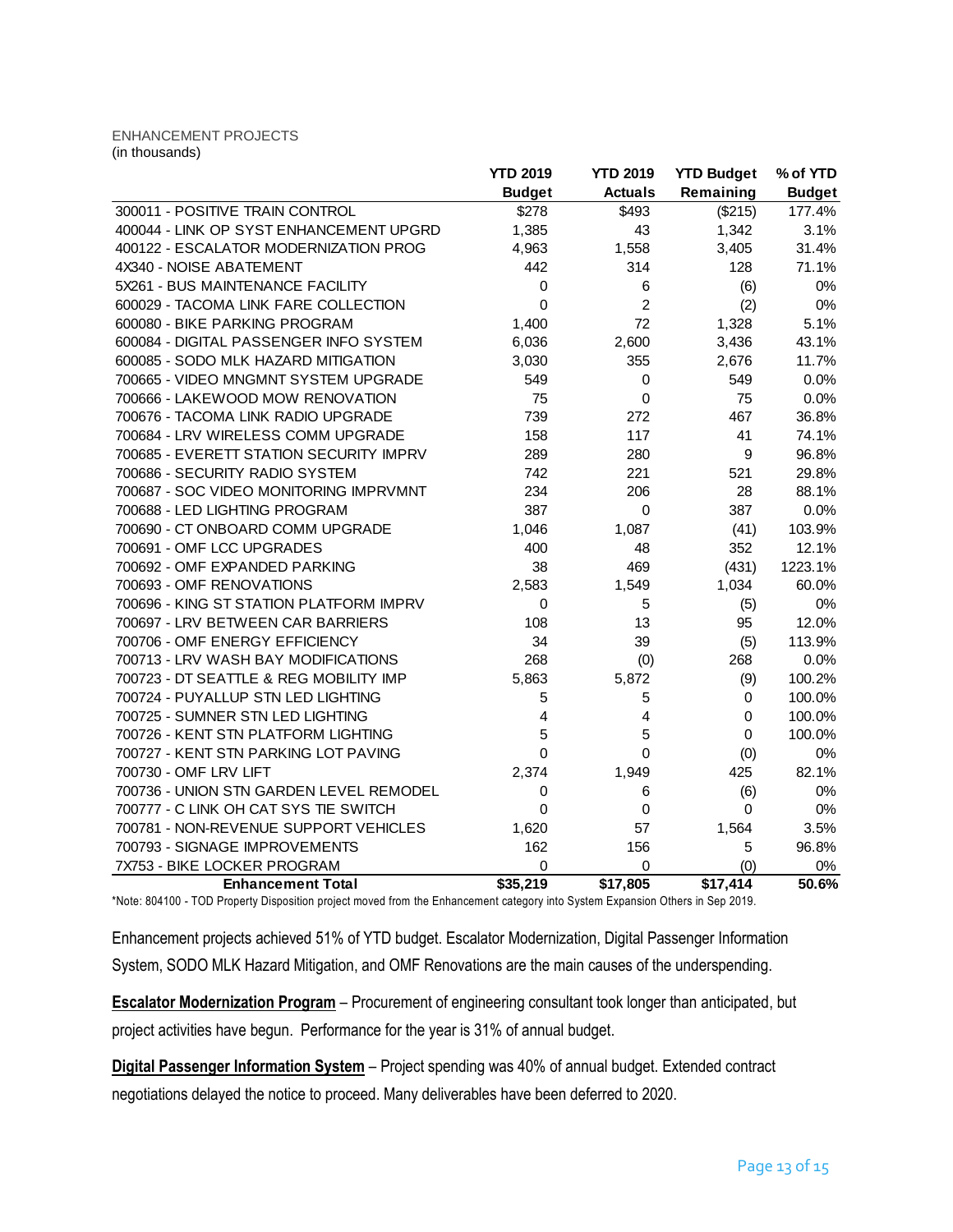#### STATE OF GOOD REPAIR PROJECTS (in thousands)

|                                        | <b>YTD 2019</b> | <b>YTD 2019</b> | <b>YTD Budget</b> | % of YTD      |
|----------------------------------------|-----------------|-----------------|-------------------|---------------|
|                                        | <b>Budget</b>   | <b>Actuals</b>  | Remaining         | <b>Budget</b> |
| 400046 - CONVENTION PL SYSTEM RETROFIT | \$350           | \$43            | \$307             | 12.3%         |
| 400116 - DSTT CAPITAL IMPROVEMENTS     | 8,500           | 809             | 7,691             | 9.5%          |
| 600033 - LINK CCTV SYSTEM UPGRADE      | 1,980           | 1,836           | 144               | 92.7%         |
| 700657 - WHEEL TRUING MACHINE          | 960             | 0               | 960               | $0.0\%$       |
| 700677 - LINK LRV OVERHAUL             | 2,479           | 2,055           | 424               | 82.9%         |
| 700682 - TACOMA LINK HVAC-BLDG UPGRADE | 400             | 0               | 400               | 0.0%          |
| 700695 - ACCESS CONTROL CARD UPGRADE   | 1,370           | 1,211           | 159               | 88.4%         |
| 700704 - LINK RADIO UPGRADE            | 986             | 0               | 986               | 0.0%          |
| 700705 - LINK BRIDGE REPAIRS           | 60              | 0               | 60                | 0.0%          |
| 700716 - OTHELLO TPSS PARKING LOT      | 2               | $\Omega$        | 2                 | 0.0%          |
| 700718 - TACOMA LINK LRV OVERHAUL      | 386             | 48              | 337               | 12.5%         |
| 700728 - LINK STATION TILE REPLACEMENT | 399             | 32              | 367               | 8.0%          |
| 700769 - LRV OVERHAUL                  | 1,500           | $\Omega$        | 1,500             | 0.0%          |
| 700770 - SOUNDER VEHICLE OVERHAUL PROG | 2,570           | 1,651           | 919               | 64.2%         |
| 700771 - STATION MIDLIFE MAINTENANCE   | 1,350           | 1,197           | 153               | 88.7%         |
| 7X356 - TACOMA DOME STATION            | 0               | 1,698           | (1,698)           | $0\%$         |
| 7X740 - SMALL WORKS PROGRAM            | 1,671           | 858             | 813               | 51.4%         |
| 870100 - IT TECH INFRASTRUCTURE        | 1,864           | 1,982           | (118)             | 106.3%        |
| 870101 - IT TRANSIT SYSTEMS            | 135             | 0               | 135               | $0.0\%$       |
| <b>State of Good Repair Total</b>      | \$26,961        | \$13,420        | \$13,541          | 49.8%         |

State of Good Repair achieved 50% of YTD spending plan. DSTT capital improvements is the main driver of the underspending.

**DSTT Capital Improvements** – Construction is delayed to allow an engineering consultant to assess the condition of the tunnel and develop a scope of work necessary to bring the tunnel up to ST standards.

**IT Tech Infrastructure** – Project spending was 106% of annual budget. Procurement activities completed in December included advanced purchases planned for 2020.

**Tacoma Dome Station** – Bus midlife upgrades covered under cost sharing agreement with Pierce Transit that expired at the end of 2019. Although there was no budget specified for 2019, the project has \$3.6M of authorized project allocation, which the agency's budget policy permits the use of so long as the entire project type (in this case, State of Good Repair) is not exceeded in the budget year.